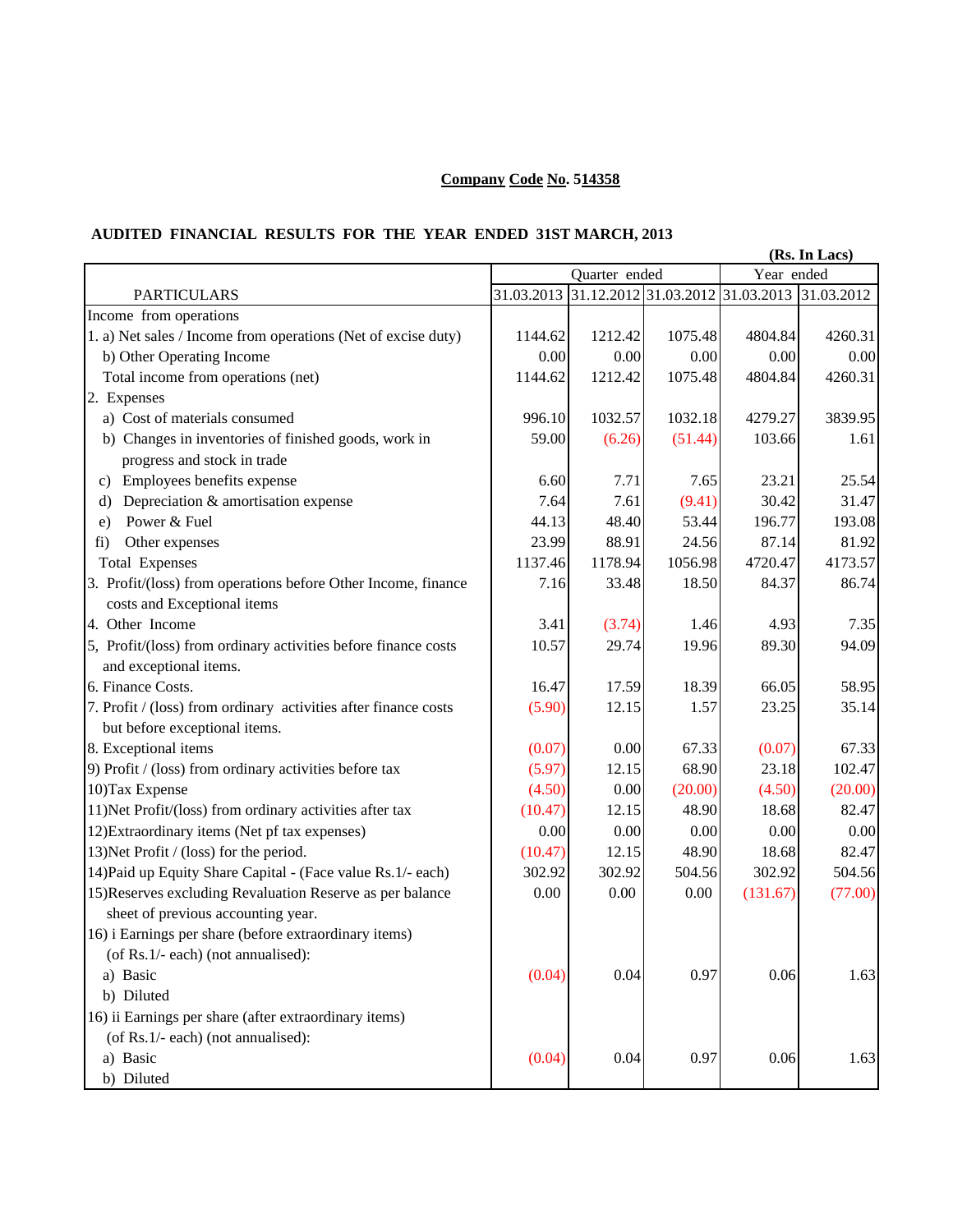|                                                              |                | $-2-$  |             |                                                        |          |
|--------------------------------------------------------------|----------------|--------|-------------|--------------------------------------------------------|----------|
|                                                              |                |        |             | 31.03.2013 31.12.2012 31.03.2012 31.03.2013 31.03.2012 |          |
| A. PARTICULAERS OF SHAREHOLDING                              |                |        |             |                                                        |          |
| <b>Public Shareholding</b><br>1.                             |                |        |             |                                                        |          |
| - Number of Shares (in lacs)                                 | 129.85         | 130.53 | 21.75       | 129.85                                                 | 21.75    |
| Percentagte of shareholding                                  | 42.89%         | 43.03% | $(43.12\%)$ | 42.89%                                                 | (43.12%) |
| Promoter & promter Group shareholding                        |                |        |             |                                                        |          |
| (a) Pledged / Encumbered                                     |                |        |             |                                                        |          |
| - Number of Shares                                           |                |        |             |                                                        |          |
| - Percentage of shares (as a % of the total shareholding of  |                |        |             |                                                        |          |
| promoter and promoter group)                                 |                |        |             |                                                        |          |
| - Percentage olf share (as a % of the total share capital of |                |        |             |                                                        |          |
| the company).                                                |                |        |             |                                                        |          |
| (b) Non-encumbered                                           |                |        |             |                                                        |          |
| Number of Shares (in lacs)                                   | 172.89         | 172.20 | 28.70       | 172.89                                                 | 28.70    |
| - Percentage of shares (as a % of the total shareholding of  | 100%           | 100%   | 100%        | 100%                                                   | 100%     |
| promoter and promoter group)                                 |                |        |             |                                                        |          |
| - Percentage olf share (as a % of the total share capital of | 57.11%         | 56.97% | 56.87%      | 57.11%                                                 | 56.87%   |
| the company).                                                |                |        |             |                                                        |          |
|                                                              |                |        |             |                                                        |          |
| Particulars                                                  | 3 months ended |        |             |                                                        |          |

| Particulars                                    | 3 months ended |
|------------------------------------------------|----------------|
|                                                | (31.03.2013)   |
| <b>B. INVESTOR COMPLAINTS</b>                  |                |
| Pending at the beginning of the quarter        | Nil.           |
| Received during the quarter                    | Nil.           |
| Disposed of during the quarter                 | Nil            |
| Remaining unresolved at the end of the quarter | Nil            |
|                                                |                |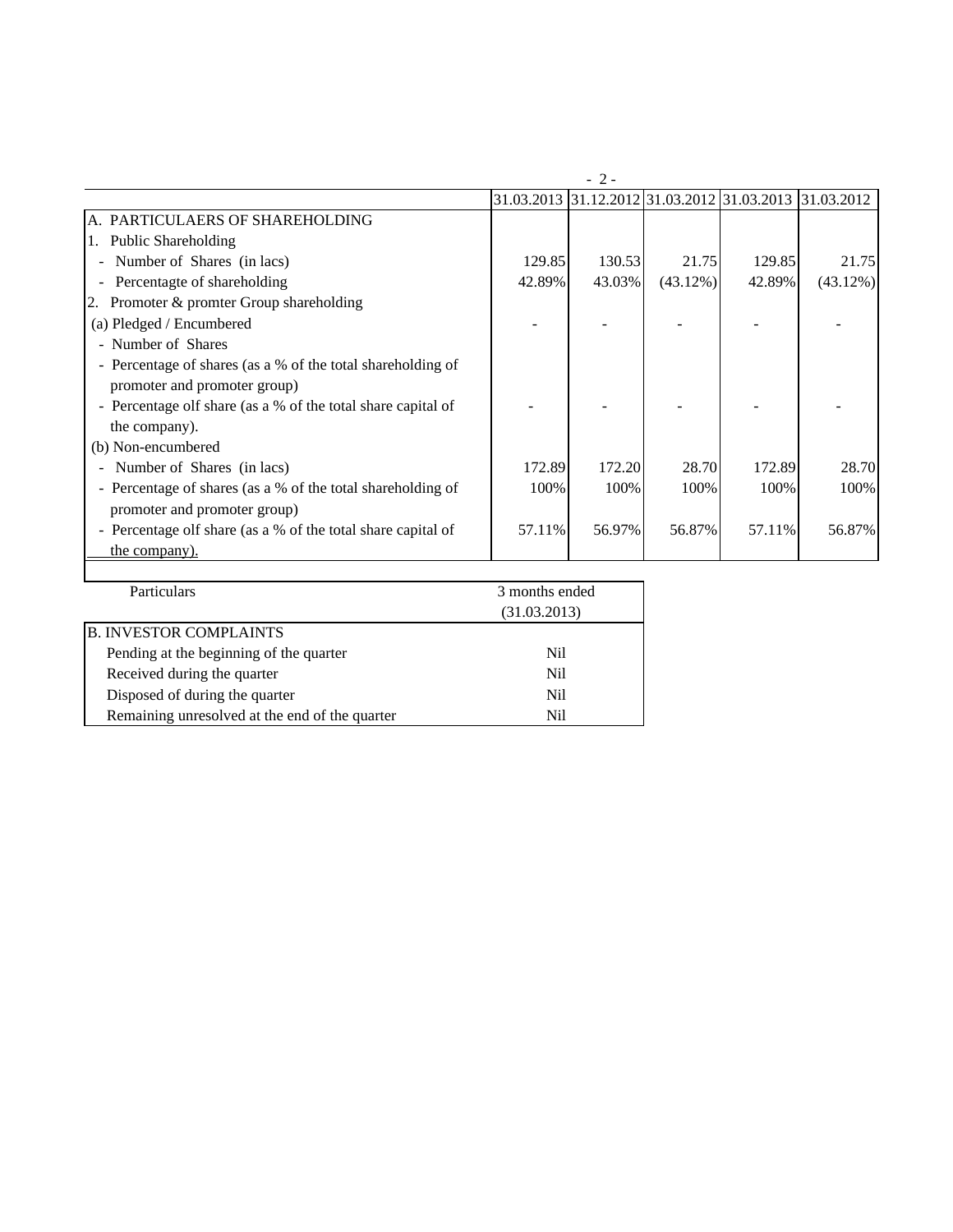## **NOTES :**

- 1) The above results for the 4th quarter and for the year ended 31st March 2013 have been reviewed by Audit Committee and approved by the Board of Directors at their meeting held on 30/05/2013 .
- 2) The figures of the last quarter are the balancing figures between audited figures in respect of full financial year and published year to date figures up to the third quarter of the current financial year.
- 3) Vakharia Power Infrastructure Ltd., has submitted Listing Application to the Bombay Stock Exchange for listing of equity shares.
- 4) Previous period / year figures have been regrouped / re-arranged wherever necessary to comply with revised schedule VI of Companies Act, 1956 requirements.

 **By the order of the Board Place: Mumbai For EVERLON SYNTHETICS LTD** 

**Date:** 30th May 2013 **Sd/-**

 **Managing Director**